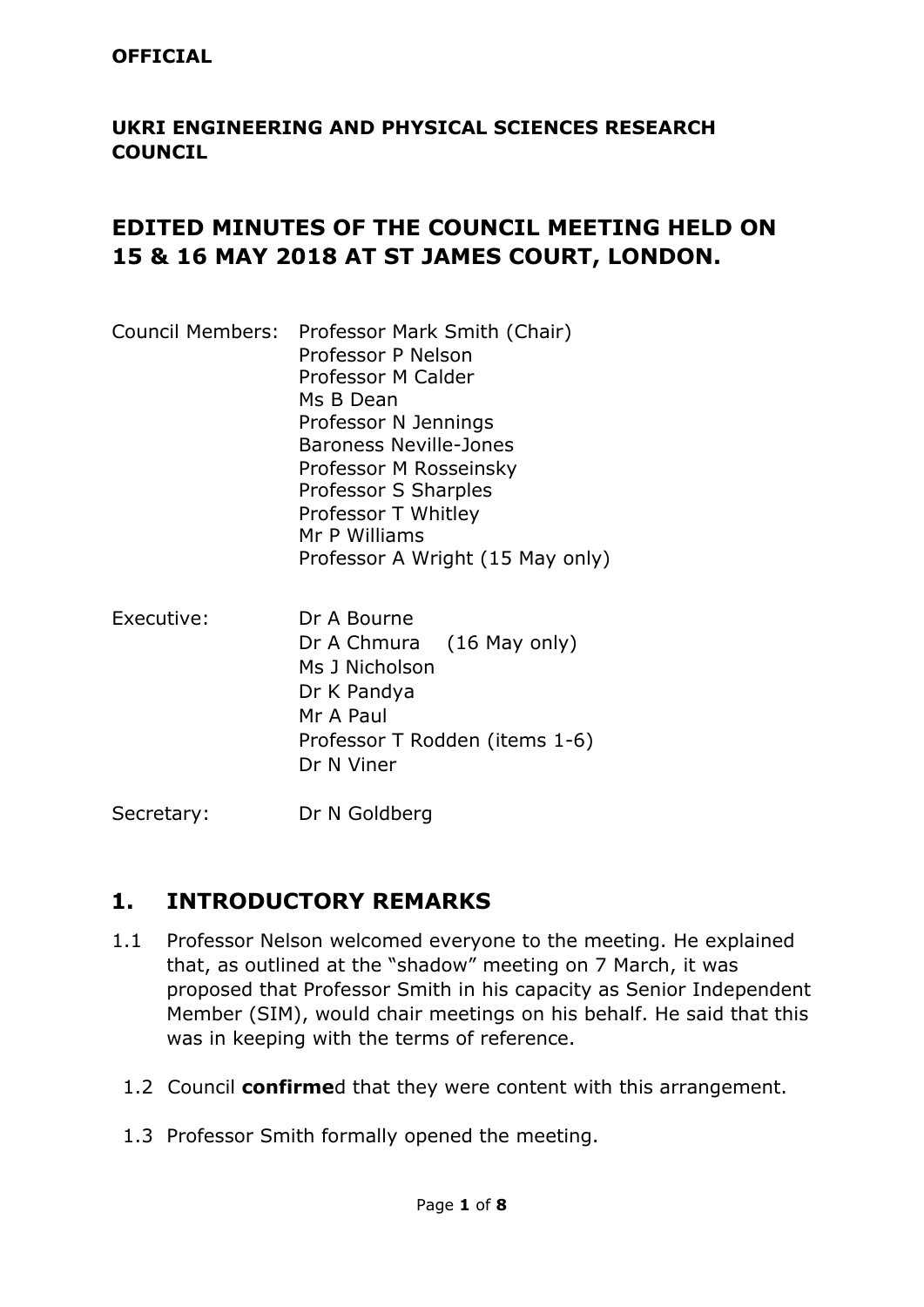- 1.4 Apologies were received from Professor Walmsley for the whole meeting and Professor Wright who was only able to attend for the first day.
- 1.5 There were no new declarations of interest from members at this meeting. Members have already provided their ongoing conflicts of interest which are published on our [website.](https://epsrc.ukri.org/about/governance/council/declarations/)
- 1.6 Professor Smith informed members that, on the second day of this meeting, Council members would be joined by Professor Clare Grey, Cambridge University. She would be providing a presentation to Council on batteries technologies research specifically covering her own area of research (lithium ion battery technology) and the wider challenges faced by the field. This was in keeping with Council's wish to have more regular exposure to the science in which they invest. Indeed this was particularly timely given the focus on the industrial strategy challenge fund and the Faraday Institute in particular.

### **2. EXECUTIVE CHAIR OPENING REMARKS**

 *Oral*  **Oral**  *Oral**A* 

- 2.1 Professor Nelson provided a number of contextual remarks, as set out below.
- 2.2 Professor Nelson began by welcoming the appointment of Professor Lynn Gladden as the next Executive Chair of EPSRC. She would officially take up this post on 1 October 2018. He commented that Professor Gladden had had a longstanding past association with EPSRC both in a strategic advisory capacity and most latterly as a Council member. He said that he would be meeting Professor Gladden in the near future as part of an ongoing induction programme. He added that it was hoped that Professor Gladden would be able to attend the Council meeting in July.
- 2.3 Professor Nelson reported that the formal transition to UKRI on 1 April had been relatively low key, however, he added that the transformation process continued and further changes would follow as the new organisation establishes itself. Ms Dean commented that the successful transition had, to a large extent, been due to the leadership and the facilitative role that Professor Nelson had played in his capacity as head of RCUK.
- 2.4 Professor Nelson said that since the March meeting there had been a considerable amount of activity associated with the UKRI-led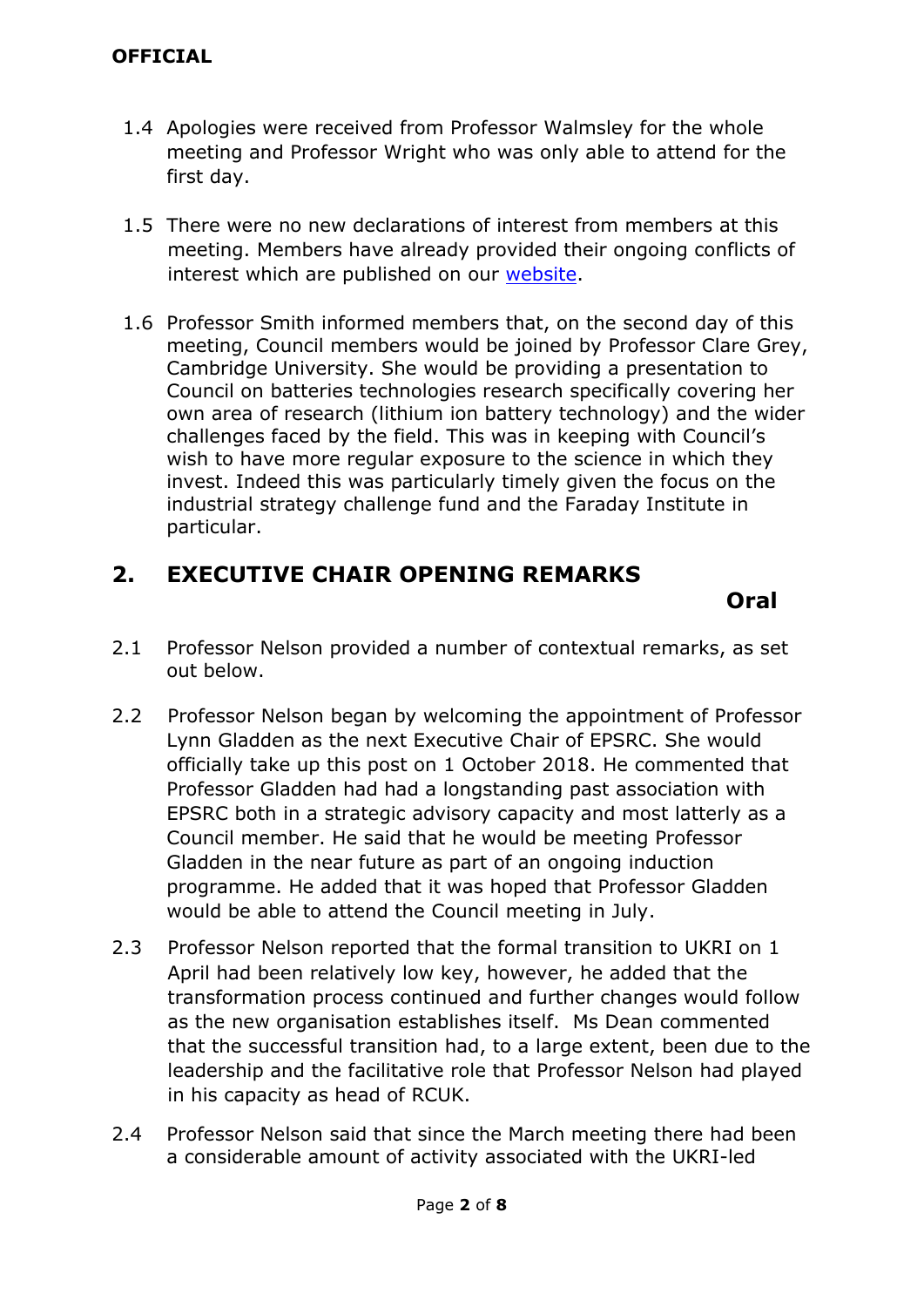funds particularly the Industrial Strategy Challenge Fund (ISCF) and the Strategic Priorities Fund (SPF) with £250M of funding secured so far. He said that the overall business case for ISCF wave 2 areas has been signed off and the submission date for wave 3 expressions of interest had passed. Not surprisingly this had generated a lot of interest. A prioritisation process was now underway and that this would be followed by a deep dive process prior to a call for proposals. He said that EPSRC was using its strategic portfolio knowledge to work with selected key partners to identify multi- and inter-disciplinary topic areas in relation to the SPF and using the expertise of the Big Ideas Advisory Group to assist with the process. **Minute not included as contains exempt material, at the time of publication, under the terms of the Freedom of Information Act 2000.**

- 2.5 In response Council emphasised the significance of the SPF to EPSRC and agreed that the "big ideas" work stream was crucially important in that regard. Whilst it was working well it noted that it was very resource intensive and that it may need further resources as the SPF activities ramp up.
- 2.6 Council **noted** the update.

# **3. COUNCIL GOVERNANCE AND OPERATION EPSRC 01-18**

- 3.1 Professor Nelson introduced this paper which set out the background to the establishment of the new EPSRC Council, including its terms of reference and proposed a number of guiding principles and approaches to Council's future operation. The paper also set out the role and operation of the strategic advisory structure that exists to support the effectiveness of the Executive and Council.
- 3.2 In particular Professor Nelson welcomed the fact that the Haldane principle is now enshrined in law through the HER Act and that the terms of reference provided greater clarity about the responsibility of the new Council.
- 3.3 Council noted the emerging governance framework and **agreed** to adopt the terms of reference as presented to the meeting. It also confirmed that it was content with the proposals contained in the paper regarding Council's future operation. This included the continuation of the Appointments Assurance Committee and the proposal to continue with the practice of periodic Council effectiveness reviews and individual council members appraisals. Mr Paul asked Council to send him any comments they may have on the Council protocol. He will then provide a revised draft at the next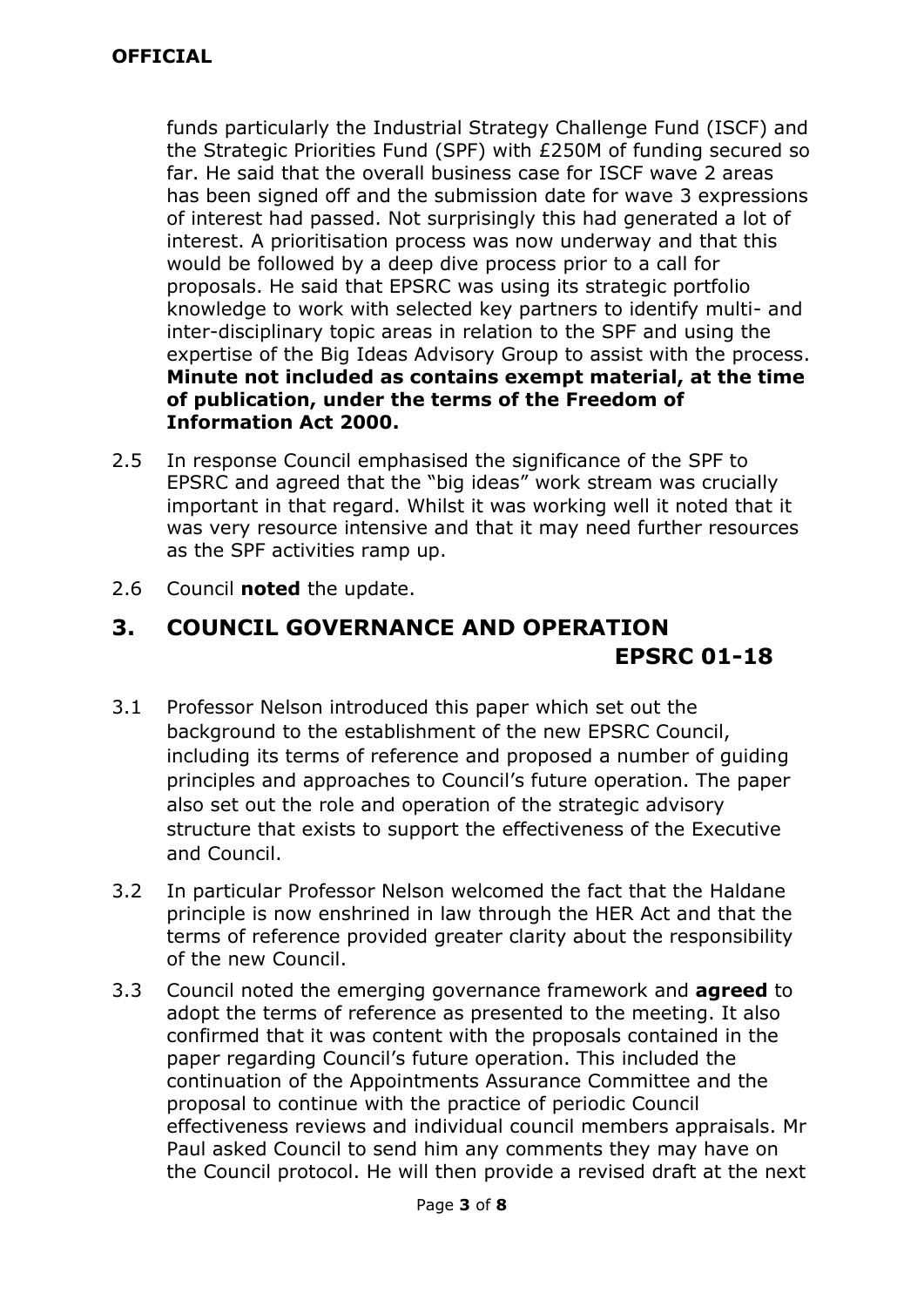meeting based on the new governance arrangements contained in the emerging Framework Document.

3.4 Council **noted** the ongoing role of the EPSRC strategic advisory routes and recognised that they would play a crucial role in the development of the Strategic Delivery Plan (SDP). It noted the forthcoming recruitment process for new SAT members and felt that it would be important to make it clear when promoting this exercise that the current thematic areas may change as a consequence of the development of the SDP.

### **4. UKRI-EPSRC BASELINE POSITION**

# **(EPSRC 02-18)**

- 4.1 Mr Paul introduced this paper which asked Council to review a statement of legacy from the former EPSRC and sought agreement that it should be published as a summary of the new body's starting point in fulfilling its mission. He explained that collectively, the components of the statement represented how the previous EPSRC had chosen to operate. Mr Paul emphasised that the capturing and publishing of the statement was not intended to tie the hands of the current body. Rather, it was intended to stand as a starting point, or benchmark, for the work of the new body.
- 4.2 Council **noted** the paper and **agreed** that the business model and values set out in the document represented a good place for it to begin its own work. Council was content in principle for the legacy statement to be published on the EPSRC website. **Minute not included as contains exempt material, at the time of publication, under the terms of the Freedom of Information Act 2000.**

# **5. THE EPSRC FINANCIAL LANDSCAPE**

### **(EPSRC 03-18)**

5.1 Mr Mapstone presented this paper which set out the financial landscape within which EPSRC operates, and the financial risks and opportunities which are either prevalent now, or may present themselves in the future. He said that he hoped that the paper would provide Council members with an understanding of the organisation's finances to help underpin the advice and support offered to the Executive.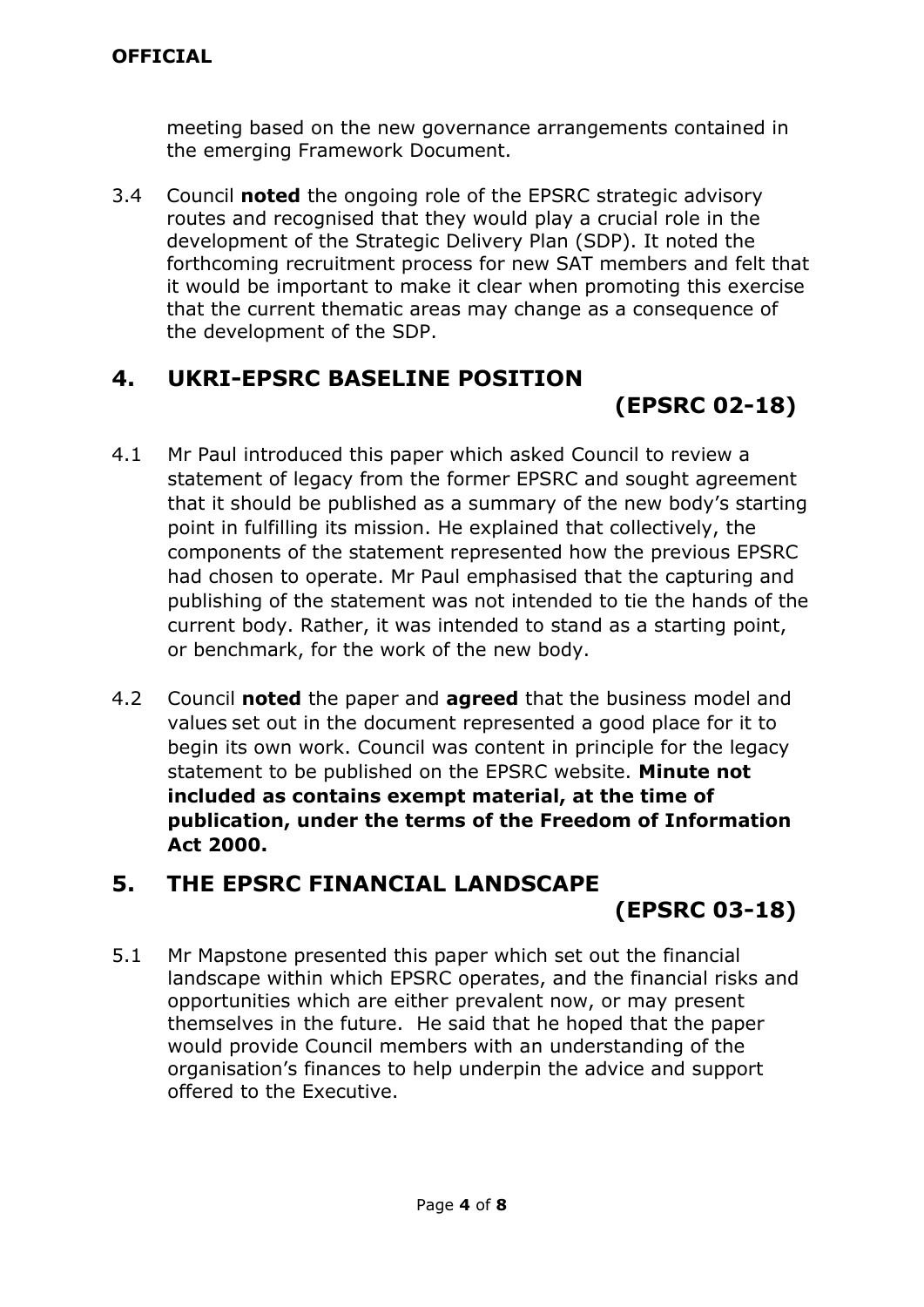#### **OFFICIAL**

#### 5.2 **Minute not included as contains exempt material, at the time of publication, under the terms of the Freedom of Information Act 2000.**

5.3 Professor Nelson thanked Council and said that the Executive would reflect on this discussion in developing the paper for the next meeting. He added that it may be useful to convene a small Council sub-group to test and nuance the questions that Council would like answered.

### **6. MAJOR CAPITAL PROJECTS PORTFOLIO (EPSRC 04-18)**

- 6.1 Dr Viner introduced this paper which provided Council with an overview of the current major capital projects portfolio comprising eleven individual projects totalling almost £900M. He added that these projects share a number of characteristics: delivery outside normal EPSRC processes, aggressive project timescales, high political interest, major capital investment, additional BEIS reporting requirements, and ongoing expectations of benefits realisation monitoring. **Minute not included as contains exempt material, at the time of publication, under the terms of the Freedom of Information Act 2000.**
- 6.2 Council posed a number of questions on the capital portfolio:
	- How are these investments effecting our strategies around leadership and succession planning?
	- What are the governance arrangements for these projects?
	- What makes an effective investment in Capital? What is the relevance of impact to new capital projects?
	- What is the coverage of the institutes across different parts of the science base? How many people are involved?
- 6.3 Ms Dean commented that the Audit committee had become less anxious about these projects over time but thought it was important to keep a link to Ian Kenyon (UKRI CFO), who has already attended a Programmes and Projects board meeting.
- 6.4 Council acknowledged the additional EPSRC staff effort required to support and manage these activities and commented that sustaining this given the burgeoning and competing demands on staff effort would prove difficult. It urged the Executive to seek additional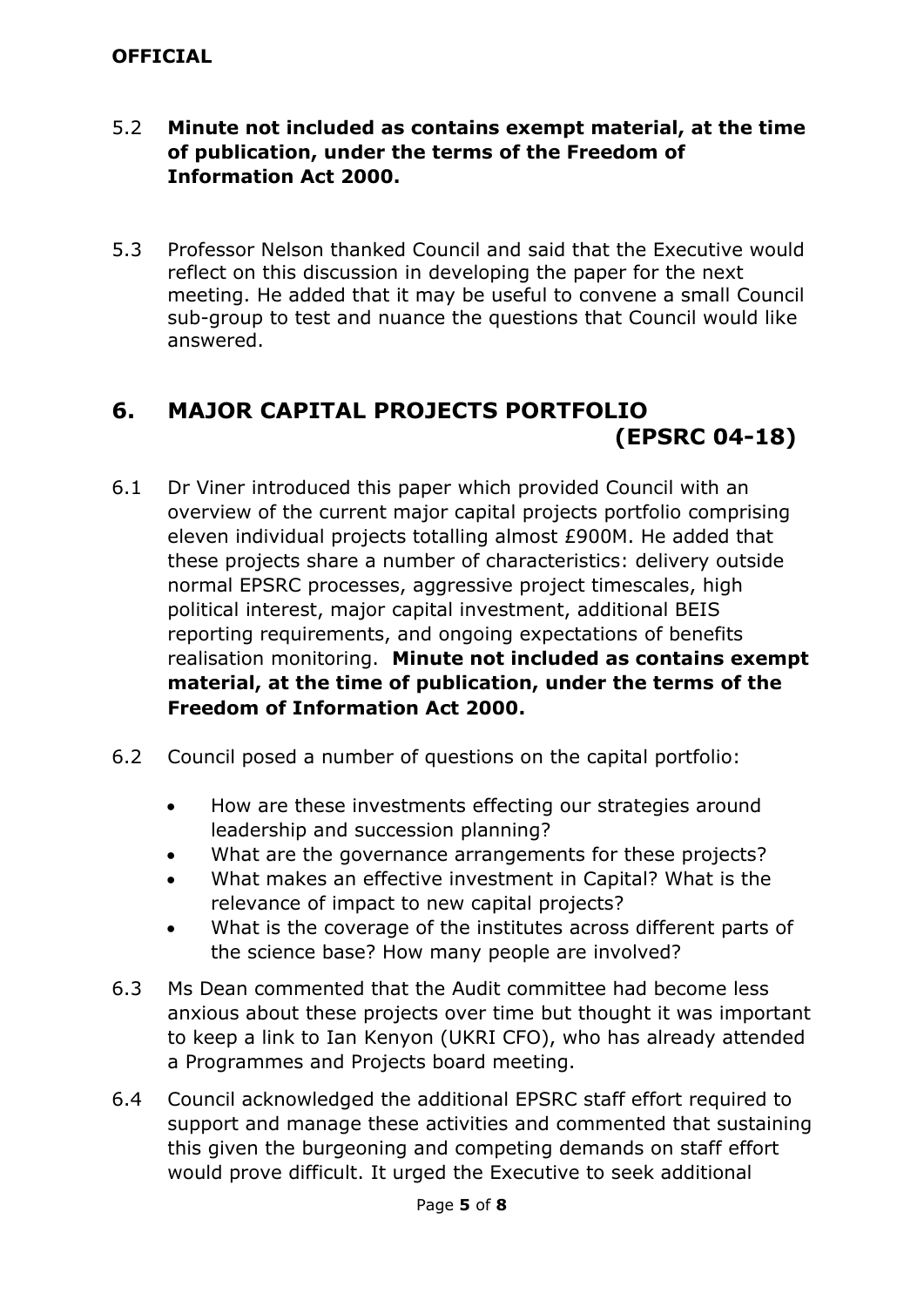operating expenditure to continue to properly support these activities in the future.

- 6.5 Finally Council commended both the Executive and staff on their professionalism and their ability to continue to deliver in a challenging and fast moving environment.
- 6.6 Council **noted** the update.

### **7. PRESENTATION BY PROFESSOR CLARE GREY**

- 7.1 Professor Smith extended a special welcome to Professor Clare Grey. He said that this was particularly timely given the focus on the Industrial Strategy Challenge Fund and the Faraday Institute.
- 7.2 Professor Grey provided Council with an overview on batteries technologies research and specifically the wider challenges faced by the field.
- 7.3 Professor Smith thanked Professor Grey for an interesting and stimulating presentation. In discussion Council agreed that the Faraday Institute should be encouraged in the long term to broaden its scope and avoid overly focussing on the interests of the automotive sector.

### **8. PREPARATION OF EPSRC STRATEGIC DELIVERY PLAN (SDP) (EPSRC 05-18)**

8.1 This paper informed Council of the arrangements across UKRI for the preparation of individual Research Council Strategic Delivery Plans (SDP), and invited Council to comment on the plans developed for this work so far. Dr Bourne said that at this stage, the Executive was seeking advice on the scoping of the work to be done.

#### 8.2 **Minute not included as contains exempt material, at the time of publication, under the terms of the Freedom of Information Act 2000.**

8.4 Dr Bourne concluded by saying that the Executive had initiated a formal project to develop the Strategic Delivery Plan, which would then link to the UKRI Strategic Prospectus. The project would include activities designed to facilitate engagement with key stakeholders, as well as help to evolve the existing delivery plan and strategy into the SDP. He concluded by saying that the project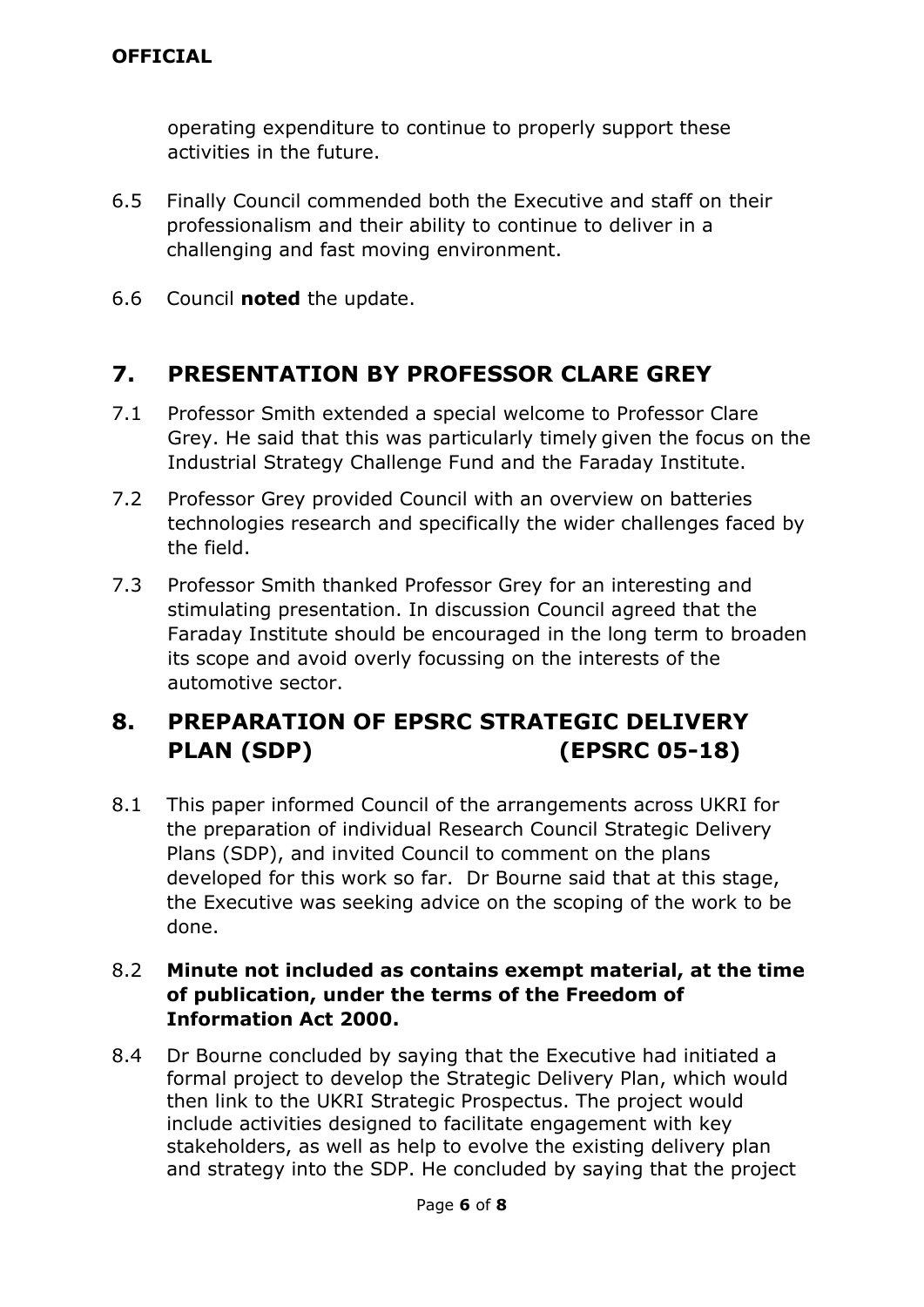was scheduled to run until April 2019 and a project board has been assembled to provide oversight, advice and direction to the project as well as initiating key work-streams.

8.5 Council **welcomed** the update and were content with the direction of travel set out in the paper.

#### **9. BALANCING CAPABILITY (EPSRC 06-18)**

- 9.1 Dr Chmura introduced this paper which described EPSRC plans to deliver the Balancing Capability strategy through an ongoing process of monitoring and strategy refresh. She reminded members that to date, the approach to Balancing Capability had been to set aspirations every five years at a trajectory level ('grow', 'maintain' or 'reduce' as a proportion of the EPSRC portfolio) along with detailed strategies for each research area. Since the introduction of the research area strategies, they had only been significantly changed during the 2016 refresh exercise, which had a total duration of more than 12 months and incurred significant staff and strategic advisor effort. She said that going forward it is intended that the Balancing Capability strategy will be delivered via ongoing monitoring of all of our research areas.
- 9.2 **Minute not included as contains exempt material, at the time of publication, under the terms of the Freedom of Information Act 2000.**

### **10. THE IMPACT OF INVESTING IN MID-RANGE EQUIPMENT (EPSRC 07-18)**

10.1 Ms Nicholson explained that EPSRC had commissioned a study to explore the value and impact of mid-range research equipment (i.e. with a value between £138K and £14M) funded by EPSRC over the last 10 years. She said that although similar studies had been undertaken on large-scale facilities, it is the first study focused on mid-range instrumentation. She added that the paper presented the main findings of the study and asked Council to comment on how these findings could be used to inform future strategy and whether there are any other areas where they would recommend similar studies should be undertaken in the future.

#### 10.2 **Minute not included as contains exempt material, at the time of publication, under the terms of the Freedom of Information Act 2000.**

10.3 Council **noted** the study.